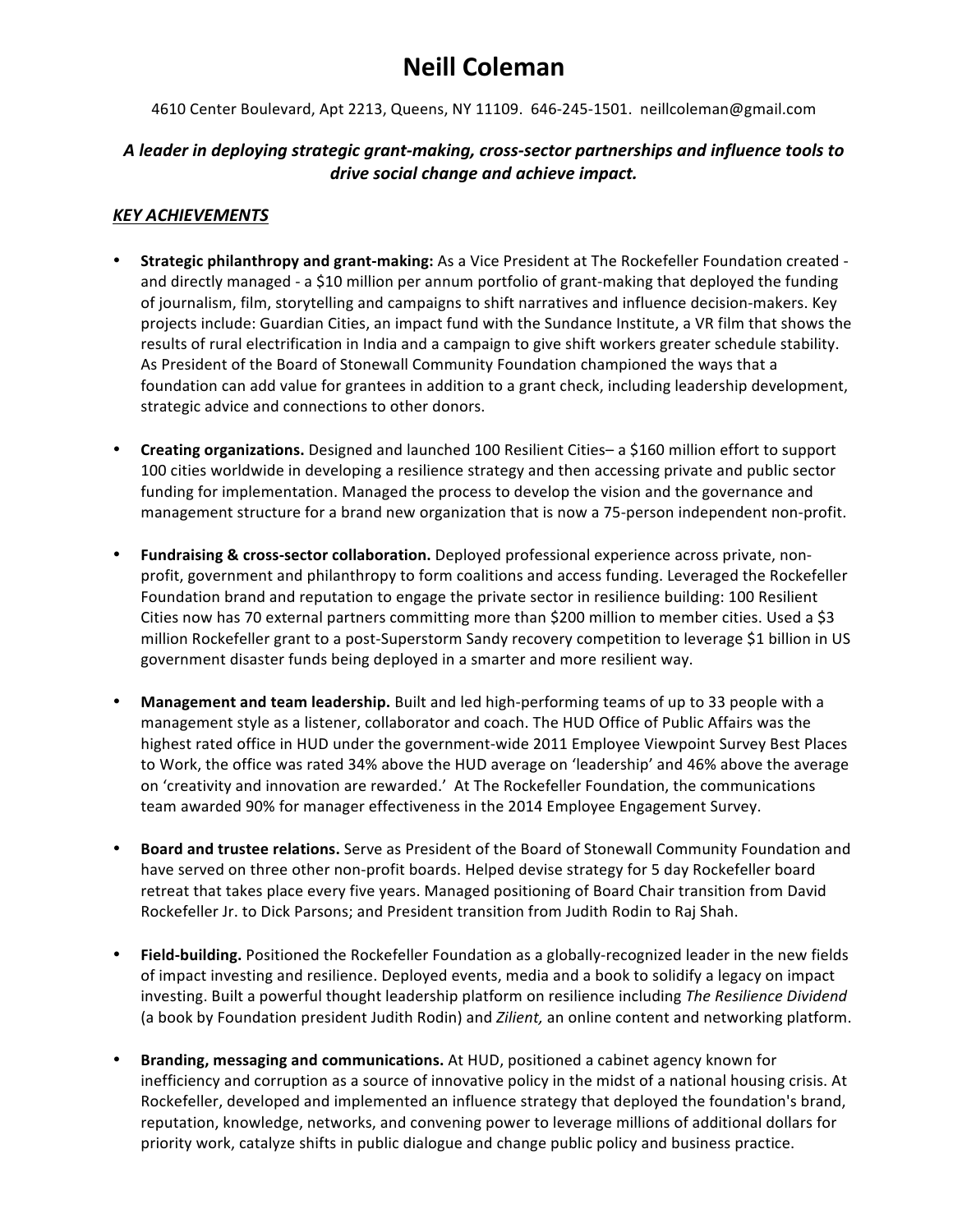## *PROFESSIONAL & LEADERSHIP EXPERIENCE*

# **Mission Magnified (2017 -)**

# **Principal**

Independent consultant in philanthropy and communications. Clients and projects include:

- The Rockefeller Foundation: to develop a plan and recommendations for establishing an alumni network for the foundation.
- The Conrad N. Hilton Foundation: to advise on a strategy for the foundation's  $75^{th}$ anniversary.
- Trinity Church Wall Street: to develop a strategy for the church's grant-making, advocacy and affordable housing investments.
- The Oak Foundation: to conduct a strategic assessment of communications grants within the foundation's human rights and immigration program.
- SDI (Slum Dwellers International): to develop a strategic communications plan.
- Edelman: to convene Bay Area foundation leaders for a conversation on trust in philanthropy.

# **The Rockefeller Foundation (2012 - 2017)**

## **Vice President, Global Communications**

- Member of the 6-person Executive Team, setting strategy for \$4 bn foundation with 200 staff.
- Directly managed a \$10 million p.a grant-making portfolio focused on journalism, film, storytelling and campaigns. Set strategy, reviewed proposals, engaged with grantees and evaluated impact.
- Led a 16-person global communications, engagement and knowledge team in New York, Bangkok and Nairobi.
- Represented the Foundation as a speaker at conferences and events, including the Stanford Non-Profit Management Conference, Communications Network, Frank and OECD Mayors & Ministers conference. By-lined articles published in *Washington Monthly* and *Stanford Social Innovation Review.*

## **U.S. Department of Housing and Urban Development (2009 - 2012) Chief External Affairs Officer**

- Led and managed a team of 33 people covering press, stakeholder relations, speechwriting, event planning, and internal comms. Operating budget of \$6 million.
- Served as senior communications advisor and external affairs strategist to cabinet Secretary Shaun Donovan.
- Oversaw planning for secretarial trips, speeches, interviews, congressional testimony.
- Coordinated with the White House, Treasury, Justice on message and strategy.

#### **City of New York, Department of Housing Preservation and Development Assistant Commissioner, Communications (2006 - 08); Director of Communications (2005 - 06)**

- Developed and managed an external affairs strategy for Mayor Bloomberg's 165,000 unit affordable housing plan. Established the plan as largest US municipal affordable housing plan
- Chief spokesperson for the agency and oversaw the agency's response to press inquiries
- Served as Acting Chief of Staff for 2,800 person agency while Chief of Staff was on maternity leave: managed Commissioner's office and schedule, served as liaison to City Hall, supervised research and fundraising, organized senior management meetings.